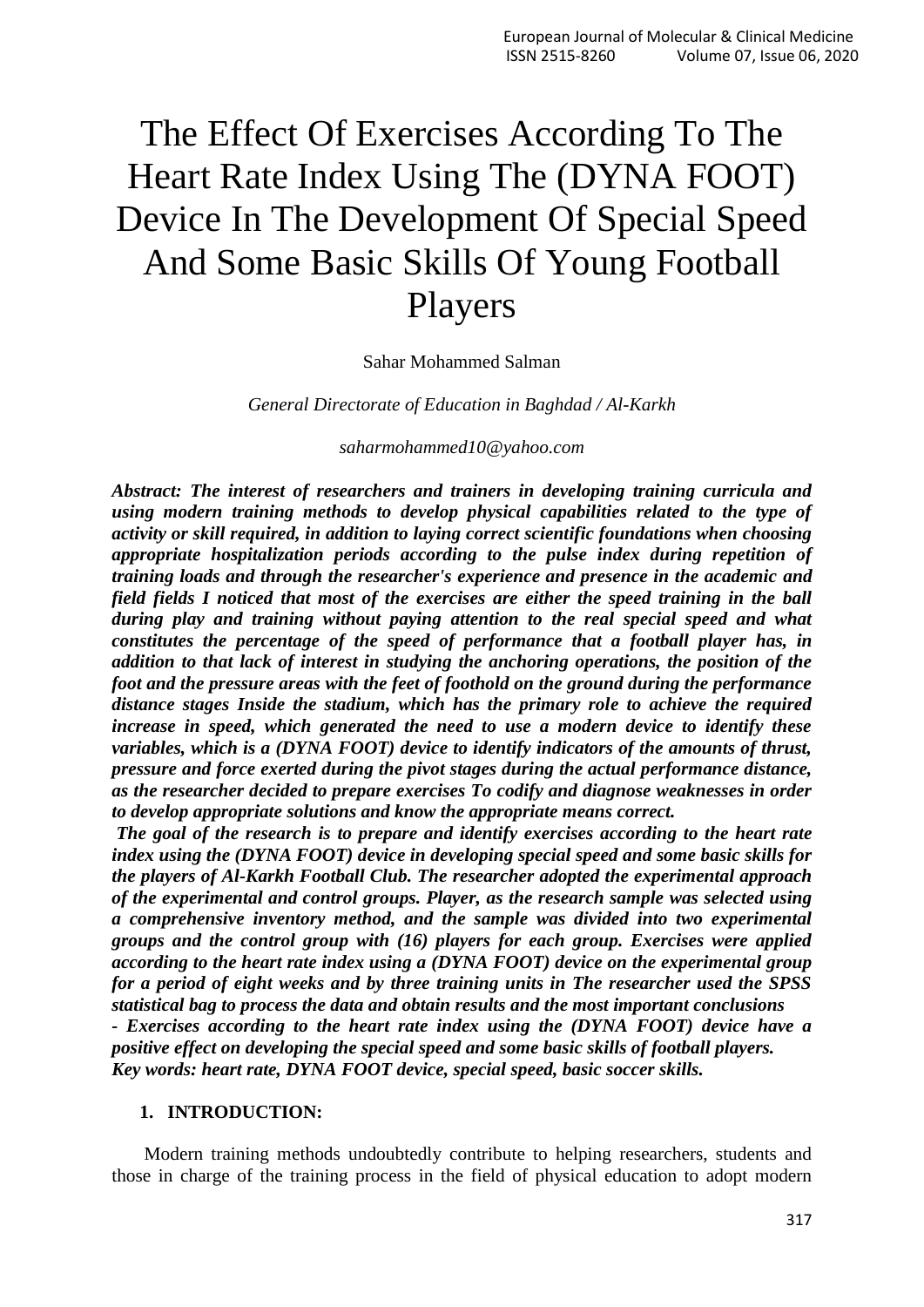scientific methods that lead to knowledge of the impact of sports training on developing physical abilities and basic skills for all sports. The use of special speed is one of the important abilities in football. As increasing the amounts of training requires the trainer to have a correct familiarity with the training methods and methods that allow the achievement of these loads and to overcome them, and this depends on the correct choice of the length of the hospitalization period when repeating the exercises according to the indicators of pulse return to (120 n / d) or (130 n / d) and on Knowing the appropriate hospitalization period for the game to evaluate sports performance during the training stages in terms of using modern technology to assist in identifying these important factors, which is the (DYNA FOOT) device, which helps in detecting the amounts of strength and pressure during the running steps to prepare special exercises and the skills responsible for these factors for their development For the better, from this lies the importance of this research by studying exercises according to the heart rate index using the (DYNA FOOT) device and in order to put a date A standard yen for the development of this game and the control and adjustment of the required distance during the full performance of the physical, technical and skillful aspects of football.

#### *Research problem:*

 The interest of researchers and trainers in developing training curricula and using modern training methods to develop physical capabilities related to the type of activity or skill required, in addition to laying correct scientific foundations when choosing appropriate hospitalization periods according to the pulse index during repetition of training loads and through the researcher's experience and presence in the academic and field fields I noticed that most of the exercises are either the speed training in the ball during play and training without paying attention to the real special speed and what constitutes the percentage of the speed of performance that a football player has, in addition to that lack of interest in studying the anchoring operations, the position of the foot and the pressure areas with the feet of foothold on the ground during the performance distance stages Inside the stadium, which has the primary role to achieve the required increase in speed, which generated the need to use a modern device to identify these variables, which is a (DYNA FOOT) device to identify indicators of the amounts of thrust, pressure and force exerted during the pivot stages during the actual performance distance, as the researcher decided to prepare exercises To codify and diagnose weaknesses in order to develop appropriate solutions and know the appropriate means correct.

#### *research aims:*

Preparing exercises according to the heart rate index using the (DYNA FOOT) device to develop special speed and some basic skills for young football players

Learn about exercises according to the heart rate index using the (DYNA FOOT) device in developing special speed and some basic skills for young football players

Force search:

Exercises according to the heart rate index using the (DYNA FOOT) device have a positive effect on developing the special speed and some basic skills of young football players Research areas:

The human field: Players of Al-Karkh Sports Club in Baghdad governorate for the 2019 sports season.

The time frame: the period from 2/2/2019 to 11/4/2019.

Spatial Domain: Al-Karkh Sports Club Stadium in Baghdad Governorate.

Research methodology and field procedure:

Research Methodology: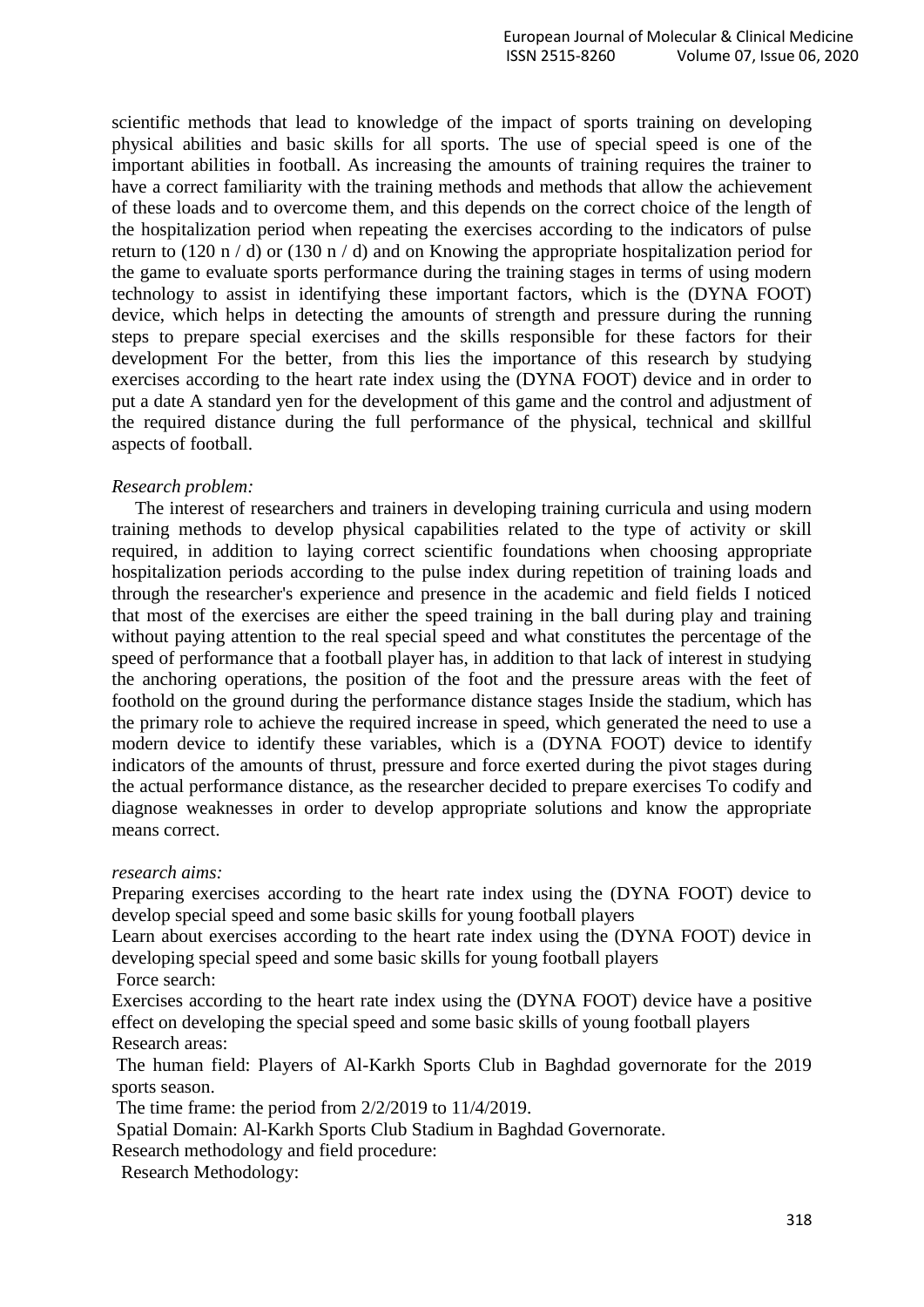The researcher used the experimental method of pre and post testing of the experimental group and the control group, to suit the nature of the research.

## *research community*

 The researcher identified the research community by the researcher as the players of Al-Karkh Sports Club, whose number was (32) players, and they were divided into two groups, the experimental group ( $n = 16$ ) and the control group ( $n = 16$ ).

Means, devices and tools used in the research:

- Observation.
- Personal interviews.
- Tests and measurements.
- Deny foot measuring system: Figure (1).
- 1/1 video camera at 180 s / s.
- Various measuring tools (stopwatches, tape measure, whistle).
- Korean HP laptop computer, CASIO type electronic handheld calculator.
- A legal football field.

Plastic cones of various sizes. Boxes of different heights.

- Issue (20) barriers.
- (6) flags of white and red colors.



## *Field research procedures:*

#### Impact force measurement system (Deny foot)

A system for measuring the variables of the force imposed on the ground during each step of the run, and it consists of four parts: the data delivery base (which is a foot pedal that is placed in the shoe with a connecting wire to the force computer that connects to the player's leg) and the signal receiver device that connects with the laptop and receives the signal in an instant Direct, electronic watch (Watch Unit), and the system works after wearing the device with the tester's leg and fixing it on his leg and installing the step sensor on the player's foot and entering data on the player's age, height, weight and gender, and the system measures the variables of speed and distance traveled, and this data can be used as feeding information For subsequent training modules, information can be stored in the system.

• Measuring the force applied to the ground at the moment when the foot comes into contact with the ground while running:

For the purpose of determining and synchronizing the force measurement with the player's speed and the strength recording areas, the time recording was started from the moment of starting at the same time the program for measuring the force with the start time of the race time was run in order to determine the areas in which the force measurement was read.

*Physical exams:* Heart Rate (Devrise: 2002: p98) - Special Speed (Guy: 1999.p67)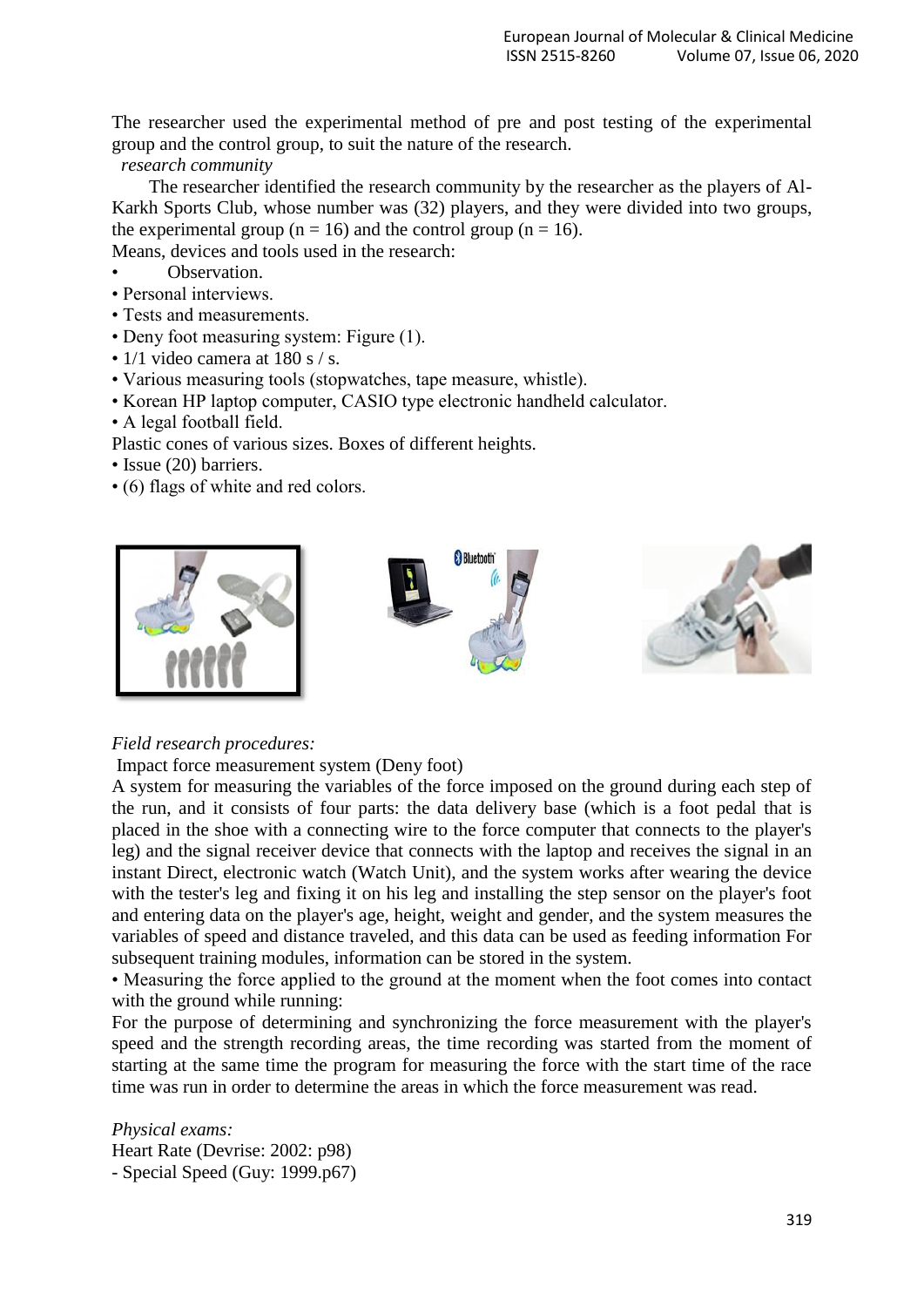Test of control, feeling and control of the ball (Asaad Lazim Ali: 2004, p. 56) Accuracy of handling Accuracy of aiming the ball to the goal

## *Exploratory experience:*

The reconnaissance experiment was conducted by the researcher on Saturday 2/2/2019 on (6) football players from the research community, to apply the tests on them, and to train the assisting work team to carry out these tests and the possibility of using the device to ensure the survival of the bluetooth signal and measure the power in The moment the foot comes into contact with the ground, as well as the following:

1. The difficulties and obstacles that will arise during the implementation and the course of the tests have been identified.

2. The appropriate time for testing and how long it will take have been identified.

3. The ability of the sample members to carry out the tests and their suitability for them.

4. Identify the equipment and tools necessary to carry out the experiment and the tests.

5. The ability to measure force with the used device (Deny foot).

## Pre-tests:

The researcher conducted the pre-tests at Al-Karkh Sports Club Stadium, corresponding to 4/2/2019.

## *The main experiment:*

The exercises began on 2/7/2019 until 4/10/2019.

• The duration of the exercises set in weeks: (8) weeks.

- The total number of training units: (24) training units.
- Number of weekly training units: (3) units.

• Weekly training days: (Saturday - Monday - Wednesday).

• The training method used: the high intensity interval training and the repetitive training method.

## *Post-tests:*

The researcher conducted the post tests at Al-Karkh Sports Club Stadium corresponding to 11/4/2019 (after completing the proposed exercises, with the same steps and conditions under which the tests were conducted.

Statistical methods: The researcher used the Statistical Package (SPSS) to find the appropriate statistical treatments.

Presentation, analysis and discussion of results:

Presentation of the results of the differences between the pre and post -tests of the experimental group in the studied variables and their analysis.

| Table (1) shows the difference in arithmetic means, its standard deviation, the value of (t),    |
|--------------------------------------------------------------------------------------------------|
| and the significance of the differences between the results of the two pre and post-tests of the |
| experimental group in the variables under investigation.                                         |

| <b>Tests</b> | measruing | Pre-test |            | Post-test |            | The value  | Error | significance |  |
|--------------|-----------|----------|------------|-----------|------------|------------|-------|--------------|--|
|              | unit      | A        | <b>STD</b> | A         | <b>STD</b> | of t       | level |              |  |
|              |           |          |            |           |            | calculated |       |              |  |
| Power        | Newton    | 2817     | 0.251      | 3072      | 0.966      | 4.868      | 0.000 | sign         |  |
| Heart rate   | B / SEC   | 68.01    | 0.175      | 67.22     | 0.982      | 5.743      | 0.001 | sign         |  |
| Own speed    | The       | 3.05     | 0,542      | 2.97      | 0.654      | 4,522      | 0,002 | sign         |  |
|              | second    |          |            |           |            |            |       |              |  |
|              | and its   |          |            |           |            |            |       |              |  |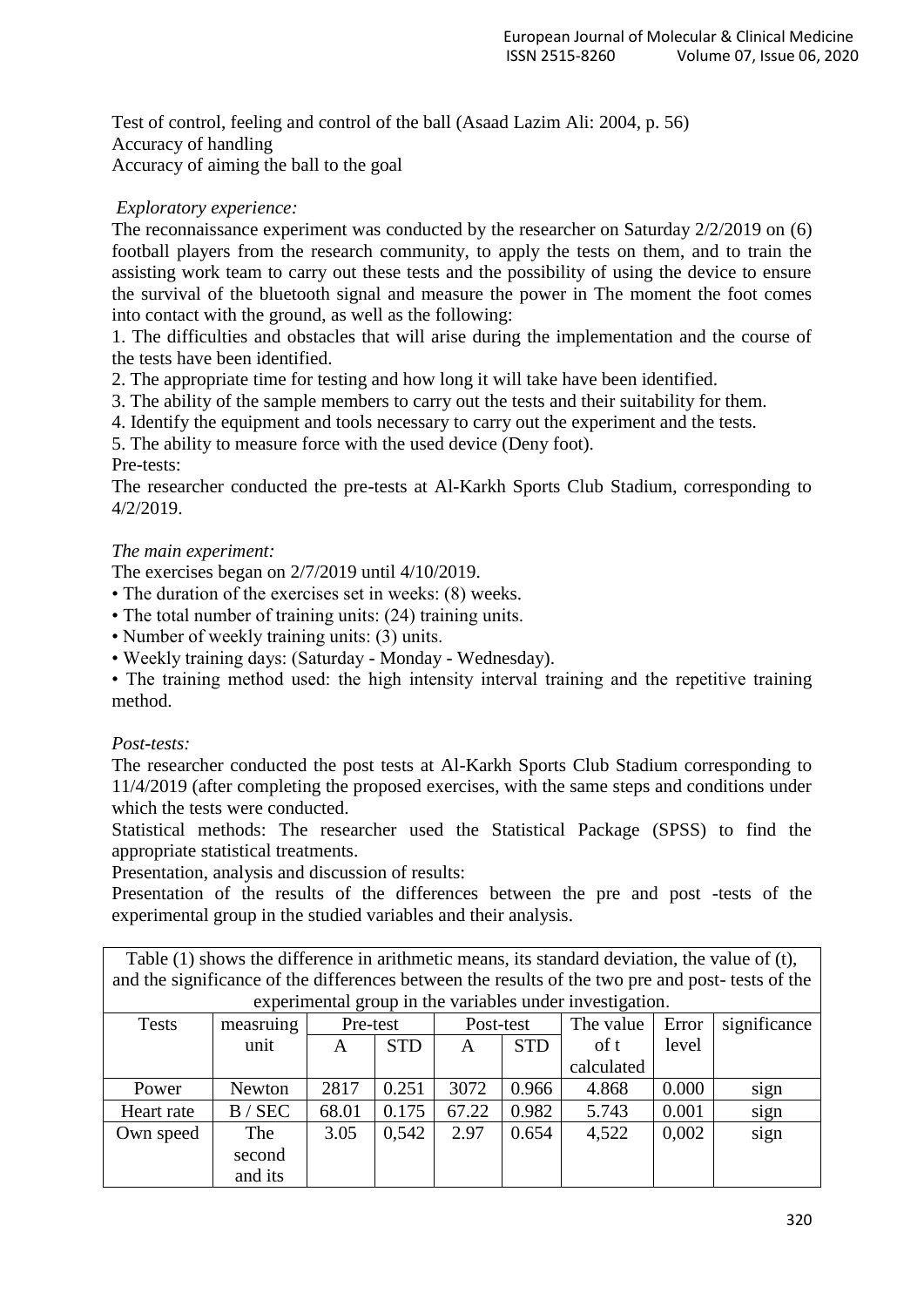|                   | parts  |        |       |        |       |       |       |      |
|-------------------|--------|--------|-------|--------|-------|-------|-------|------|
| Precision         | Degree | 42.26  | 0,338 | 44.65  | 0,718 | 3,496 | 0,001 | sign |
| control,          |        |        |       |        |       |       |       |      |
| feeling and       |        |        |       |        |       |       |       |      |
| control of        |        |        |       |        |       |       |       |      |
| the ball          |        |        |       |        |       |       |       |      |
| Handling          | Degree | 3.99   | 0,175 | 4.94   | 0.543 | 3,967 | 0.004 | sign |
| accuracy          |        |        |       |        |       |       |       |      |
| Accuracy of       | Degree | 110.00 | 0.132 | 150.00 | 0,853 | 2.765 | 0,005 | sign |
| aiming<br>the     |        |        |       |        |       |       |       |      |
| ball<br>the<br>to |        |        |       |        |       |       |       |      |
| goal              |        |        |       |        |       |       |       |      |

Presentation of the results of the differences between the pre and post- tests of the control group in the searched variables and their analysis.

| Table $(2)$ shows the difference of the arithmetic mean, its standard deviation, the value of $(t)$ |           |          |            |           |            |            |        |              |  |
|-----------------------------------------------------------------------------------------------------|-----------|----------|------------|-----------|------------|------------|--------|--------------|--|
| and the significance of the differences between the results of the pre and post-tests of the        |           |          |            |           |            |            |        |              |  |
| control group in the variables under investigation                                                  |           |          |            |           |            |            |        |              |  |
| <b>Tests</b>                                                                                        | measruing | Pre-test |            | Post-test |            | The value  | Error  | significance |  |
|                                                                                                     | unit      | A        | <b>STD</b> | A         | <b>STD</b> | of t       | level  |              |  |
|                                                                                                     |           |          |            |           |            | calculated |        |              |  |
| Power                                                                                               | Newton    | 2464     | 0.115      | 2699      | 0.245      | 3.963      | 0.002  | sign         |  |
| Heart rate                                                                                          | B / SEC   | 70.18    | 0,363      | 69.32     | 0,333      | 2,628      | 0,001  | sign         |  |
| Own speed                                                                                           | The       |          |            |           |            |            |        | sign         |  |
|                                                                                                     | second    | 3.22     | 0,537      | 3.10      | 0,442      | 2,542      | 0.000  |              |  |
|                                                                                                     | and its   |          |            |           |            |            |        |              |  |
|                                                                                                     | parts     |          |            |           |            |            |        |              |  |
| Precision                                                                                           | Degree    |          |            |           |            |            |        | sign         |  |
| control,                                                                                            |           |          |            |           |            |            |        |              |  |
| feeling and                                                                                         |           | 41.73    | 0,646      | 42.89     | 0,436      | 2,659      | 0.004  |              |  |
| control of                                                                                          |           |          |            |           |            |            |        |              |  |
| the ball                                                                                            |           |          |            |           |            |            |        |              |  |
| Handling                                                                                            | Degree    | 3.33     | 0.462      | 3.86      | 0.413      | 3.823      | 0.001  | sign         |  |
| accuracy                                                                                            |           |          |            |           |            |            |        |              |  |
| Accuracy                                                                                            | Degree    |          |            | 120.00    | 0.356      |            |        | sign         |  |
| of aiming                                                                                           |           | 105.00   | 0.654      |           |            | 3.765      | 0.0002 |              |  |
| the ball to                                                                                         |           |          |            |           |            |            |        |              |  |
| the goal                                                                                            |           |          |            |           |            |            |        |              |  |

Presentation of the results of the differences between the two post- tests of the experimental and control groups in the studied variables.

| Table (3) shows the difference of the means, the value of (t), the level of error and the     |           |       |              |  |            |                           |       |                    |  |
|-----------------------------------------------------------------------------------------------|-----------|-------|--------------|--|------------|---------------------------|-------|--------------------|--|
| significance of the differences between the results of the post-test for the experimental and |           |       |              |  |            |                           |       |                    |  |
| control groups in the variables under investigation                                           |           |       |              |  |            |                           |       |                    |  |
| <b>Tests</b>                                                                                  | measruing |       | Experimental |  |            | Control group   The value |       | Error significance |  |
|                                                                                               | unit      | group |              |  |            | of t                      | level |                    |  |
|                                                                                               |           |       |              |  | <b>STD</b> | calculated                |       |                    |  |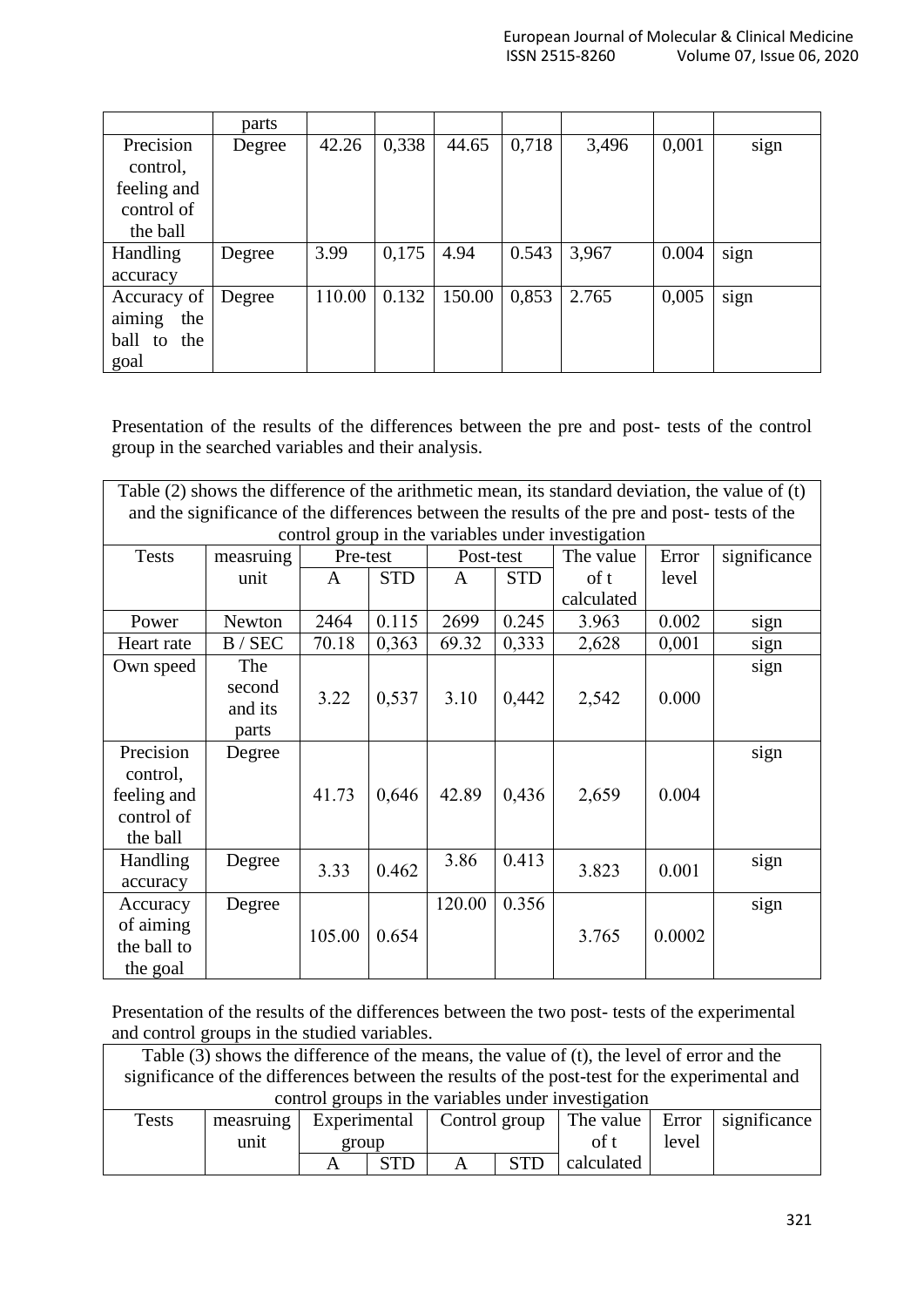| Power       | Newton  | 3165   | 0.947 | 2887   | 0.213 | 9.226 | 0.001 |      |
|-------------|---------|--------|-------|--------|-------|-------|-------|------|
|             |         |        |       |        |       |       |       | sign |
| Heart rate  | B / SEC | 65.22  | 0.934 | 68.11  | 0.417 | 8.737 | 0.002 | sign |
| Own speed   | The     |        |       | 3.02   | 0,531 |       |       | sign |
|             | second  | 2.90   | 0,893 |        |       | 7.987 | 0.004 |      |
|             | and its |        |       |        |       |       |       |      |
|             | parts   |        |       |        |       |       |       |      |
| Precision   | Degree  |        |       | 43.43  | 0,765 |       |       | sign |
| control,    |         |        |       |        |       |       |       |      |
| feeling and |         | 47.87  | 0,656 |        |       | 6,874 | 0,005 |      |
| control of  |         |        |       |        |       |       |       |      |
| the ball    |         |        |       |        |       |       |       |      |
| Handling    | Degree  | 5.89   | 0,852 | 3.99   | 0,331 | 7,742 | 0,001 | sign |
| accuracy    |         |        |       |        |       |       |       |      |
| Accuracy    | Degree  |        |       | 130.00 | 0.432 |       |       | sign |
| of aiming   |         | 170.00 | 0.654 |        |       | 6.897 | 0.000 |      |
| the ball to |         |        |       |        |       |       |       |      |
| the goal    |         |        |       |        |       |       |       |      |

## **2. DISCUSSION:**

 Table (1,2,3) results show that there are significant differences in the research variables between the pre and post tests of the two research groups and in favor of the post test, and the researcher attributes to the preparation of physical exertion exercises rated strength according to the components of the training load using the Deny Foot device () which gave a real indication of amounts The power on the ground that strengthened the positive relationship between the exerted force with increasing acceleration and speed, as the greater the force that is exerted to propel the body when running, the greater its acceleration (Frank Abdul Karim Al-Fadhli: 2010, p. 98), which the researcher attributes these moral differences to the effect of the standardized training program Which was prepared by the researcher, in terms of times of physical rest, and recovery of recovery between the repetitions carried out on the players, as the building of the sports body is characterized by the rapid adaptation of the training loads when exposed to repetitions in the training process, and the use of training loads according to the pulse index as well as The accuracy of building loads in terms of size, intensity, physical comfort, and the type of exercise used, changes in vital body systems during training, which led to the emergence of changes that occurred during the period of hospitalization, so The heart's work increases during strenuous exercises by about (four times) its work during the rest period to reach (20-22 liters) of blood per minute and the upper limit of the heart rate is about (195 beats / minute) either the pumping volume is about (103 - 113 ml) / Hit) during hard training. The volume of pumping reaches its highest level when the oxygen consumption reaches (40-50%), the heart rate is (120-140 beats / minute) (Hashem Adnan Al-Kilani: 2000, p. 256) and that the special speed is important for the football player, i.e. no A place for a slow player in modern football and the speed of a soccer player is the starting point, i.e. the ability to accelerate and quickly launch from a standing position or from slow movement and in various cases the player must be fast in a short distance and a sudden shift from defense to attack (Mowafak Majeed Al-Mawla: 1999, P. 183)

The researcher believes that the football player needs all kinds of speed and according to the varied and renewed positions to play. He needs speed to run for short distances to catch the ball, occupy a vacuum or get rid of the opponent, and he needs speed to switch the ball when rolling and to speed thinking to make the appropriate decision at the appropriate time and speed Handling and also to the speed of scoring when close to the opponent's goal.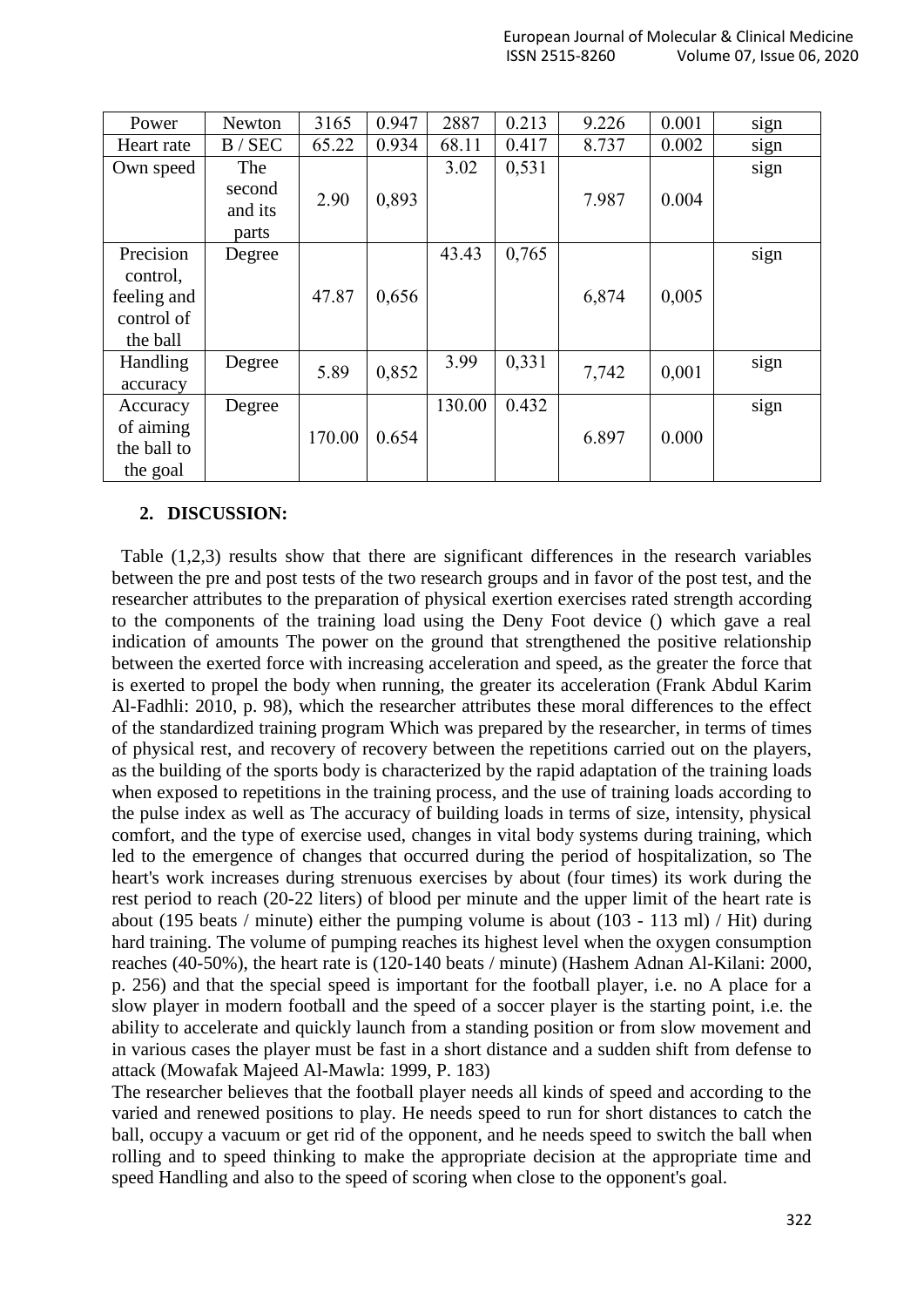As he designed these exercises according to the style of play and the repetition of these exercises, all of this led to the development and stabilization of the manipulations among the players as they are the most used skill while playing.

The skill of controlling the ball is one of the independent skills and can be done on the field, but there are difficulties that prevent them from occurring constantly during matches, including the presence of the opponent, as well as it needs more time to move forward, and through it the ability of the player to deal with the ball, control it and control it (Saleh Radi: 1990, p. 37) Despite the difficulty of this skill, modern football performance requires in different situations to use the skill of controlling the ball, whether in the air or on the ground, so that the behavior is more accurate or safest.

And testing the accuracy of the handling of the experimental group, and the researcher attributes that to the fact that handling has an important role in building harmony and understanding between the players. The team or player is more than inaccurate handling (Charles Hughes: 1990, p. 106), meaning that the handling skill needs to make a sound and quick decision during the match, and thus the accuracy of handling needs quick reactions to enable the player to make the right decision at a high speed.

Scoring skill is the summary of the efforts of the entire team, which is about introducing the ball into the opponent's goal, and without this effectiveness, the team cannot achieve a victory over the opponent (DICLEMENTE: 1999, P28). The researcher attributes this development to exercises prepared on scientific foundations that positively affected the morale of the differences. In the post test

As for accurate scoring, it needs the presence of several elements, namely accuracy, strength, and speed in scoring because quick and sudden scoring, along with accuracy and strength, are among the basic elements of hitting the target (Mowafak Asaad Mahmoud: 2008, p. 104)

## **3. CONCLUSIONS:**

An improvement in the special force exerted while running at the moment of foot contact with the ground occurred for specific stages of the performance level on the field for the experimental group for the post test

- The training program based on the pulse rate index is effective in developing both special speed and some basic football skills (scoring, handling, and rolling).

## *Recommendations:*

. Conducting the training program and carrying out its exercises in situations similar to those of playing by using footballs as much as possible.

- Conducting a similar study in which another training method is used or adding other variables such as being physical, functional, and others.

## **4. REFERENCES**

- [ 1] Sareeh Abdul Karim Al-Fadhli: Biomechanical Applications in Sports Training and Kinetic Performance, Dijlah House, Amman, 2010.
- [ 2] Hashem Adnan Al-Kilani: Physiological Foundations of Sports Training, Kuwait, Al-Falah Library, 2000.
- [ 3] Muwaffaq Majeed Al-Mawla Al-Mawla: Career Numbers in Football, 1st Edition, Dar Al-Fikr for Printing, Publishing and Distribution, Amman, 1999.
- [ 4] Charles Hughes: Football Plans and Skills. (Translation) Muwafaq Al-Moualli, Mosul, Higher Education Press, 1990